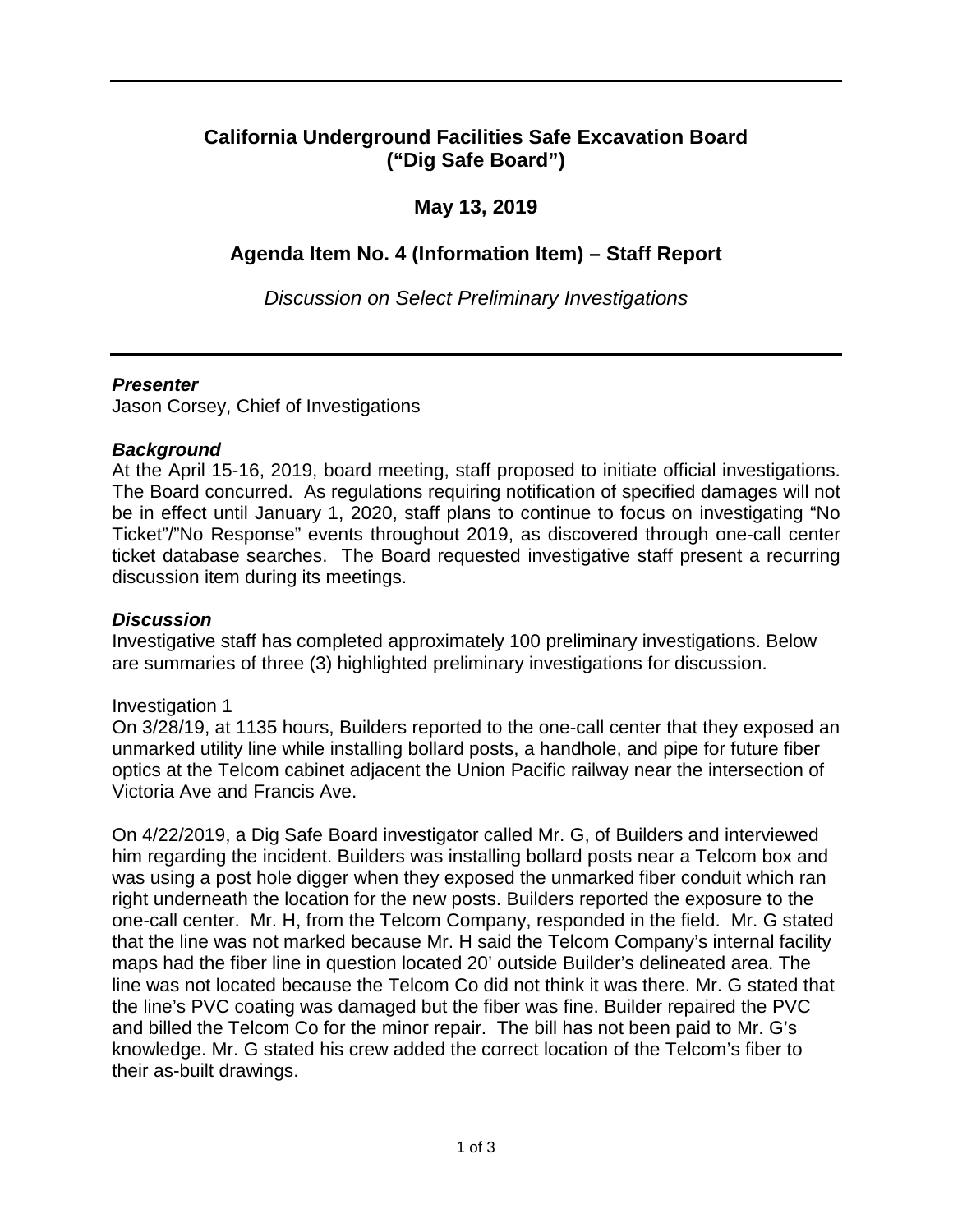On 4/22/2019, the investigator called Mr. H of the Telcom Co. Mr. H confirmed the same account and stated that their internal maps have been updated with the new facility location. Union Pacific had also been notified of the line's location as it passed through the railroad right-of-way.

On 4/22/2019, Investigator called the on-site contact, Mr. K, of Builders, who was indicated on the fourth and final ticket revision. Mr. K's account matched the one provided by Mr. G and Mr. H.

# *Takeaways/Lessons Learned:*

 investigators. In this case it seems everything was done correctly but the exposure of the un-marked line still occurred. The telecommunications provider was able to update Operators' maps are not always to be relied upon by locaters, excavators, or the company's maps and notify Union Pacific because Builder's crew noticed the unmarked line and reported it to the one-call center.

# Investigation 2

 On March 29, 2019, an underground utility hit was reported to the one-call center taking place at 2000 Camanche Road. Representatives from the Construction Co. stated they had called the one-call center prior to starting their excavation. The representatives do not recall receiving a positive response from the Telcom Co, but after waiting over two full work days and not seeing any communication markings they started their excavation. An excavator cut a phone cable taking phone service away from six people.

 residential area, another was for directions to where the dig polygons indicated, and a description indicating work was in the back area of 2000 Camanche Road. The Telcom Co had initially responded to the ticket with "Clear – No Conflict." The Telcom Co would A review of the one-call center ticket listed three locations for the utility damage: one was a series of Global Positioning System (GPS) coordinates ("dig polygons") for a eventually respond to the utility hit.

 Additional review of the One Call Center ticket database system indicated a previous ticket was made on March 4, 2019, at 1653 hours. This previous ticket was made for 2000 Camanche Road. The Telcom Co had responded to the one-call center ticket with a response of "Clear – No Conflict." A Telcom representative was able to provide four pictures for the previous One Call Center ticket. In two of the pictures "No Telcom" was painted on the ground.

### *Takeaways/Lessons Learned:*

 locations listed and the hit location was actually written in the location description. Searching the One Call Center database provided information on a previous ticket that contained the hit address. The ticket had also contained multiple locations. The Telcom Co was not aware of this previous ticket; however when they searched the ticket they Be aware of the location(s) listed on tickets. In this particular case, the ticket had three were able to produce four pictures of the their company's markings. By pointing out the issue of the locations on the two tickets, the Telcom Co was able to identify a possible problem with their system. Since the address was written within the location description, and not written in the street address, the Telcom Co will review their system